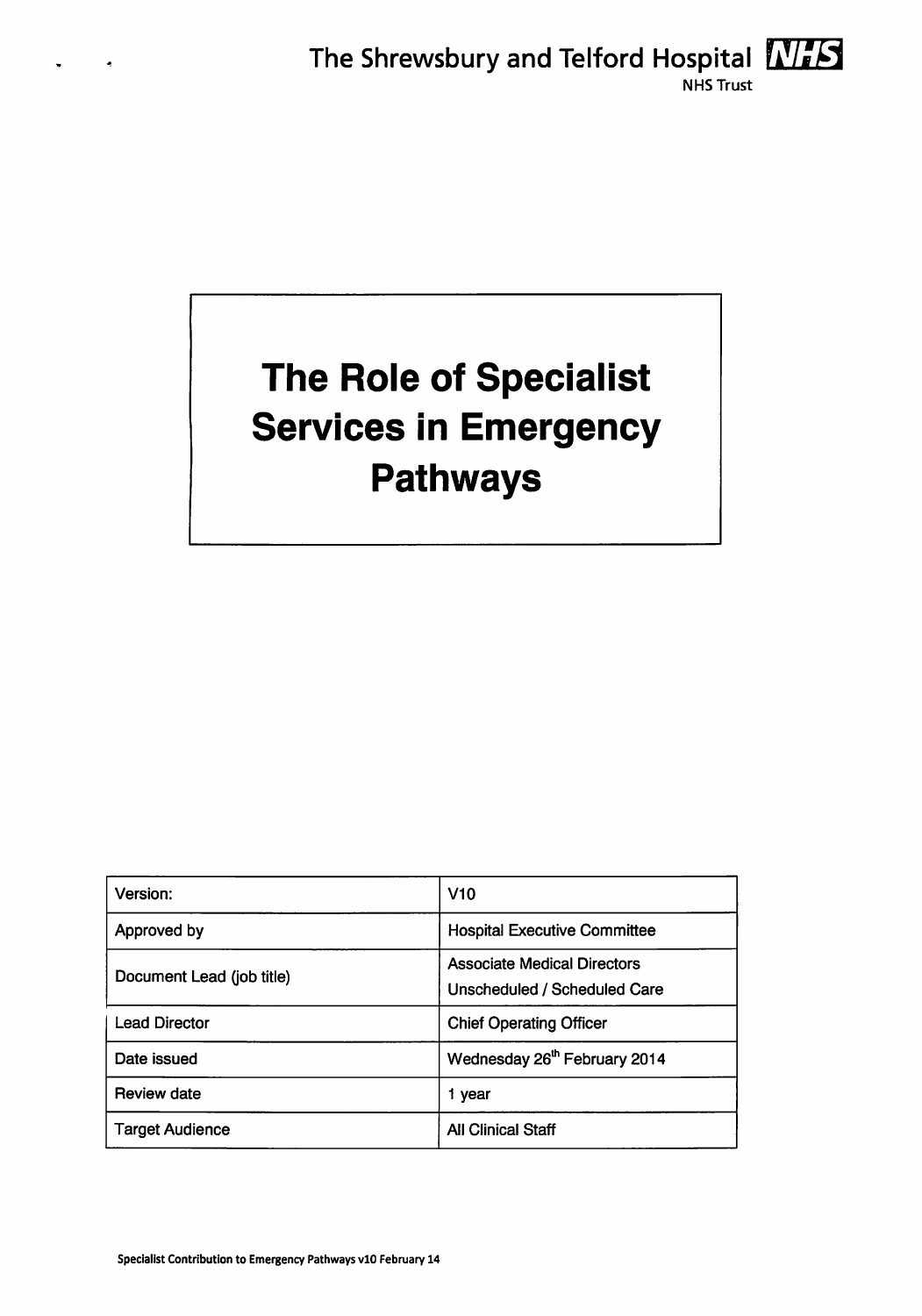#### *Document Control Sheet*

 $\ddot{\phantom{0}}$ 

 $\sim 100$ 

| <b>Document Lead/Contact:</b> | <b>Associate Medical Directors</b>                                  |
|-------------------------------|---------------------------------------------------------------------|
|                               | Unscheduled / Scheduled Care                                        |
|                               |                                                                     |
| Document ID                   |                                                                     |
| Version                       | V11                                                                 |
| <b>Status</b>                 | Approved                                                            |
| <b>Issue Date</b>             |                                                                     |
| <b>Review Date</b>            | <b>June 2017</b>                                                    |
| <b>Distribution</b>           | Please refer to the intranet                                        |
|                               | version for the latest version of                                   |
|                               | this policy.                                                        |
|                               | Any printed copies may not<br>necessarily be the most up to<br>date |
| <b>Key Words</b>              | <b>Specialist Services, Emergency</b><br>Pathways,                  |
| Dissemination plan            |                                                                     |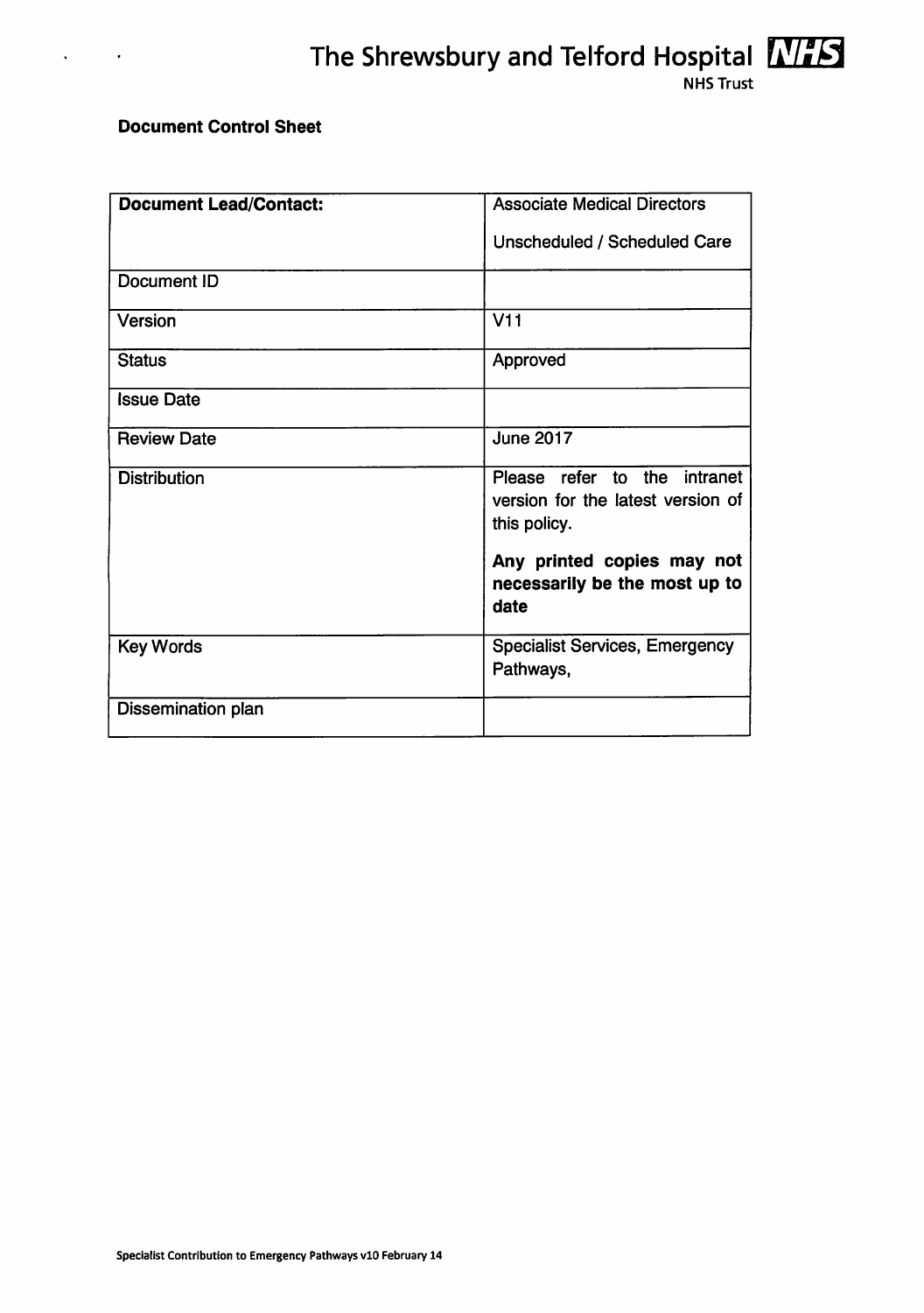#### *The Shrewsbury and Telford Hospital FiVifcl* NHS Trust

#### *THE ROLE OF SPECIALIST SERVICES IN EMERGENCY PATHWAYS*

#### *AT SHREWSBURY AND TELFORD HOSPITAL NHS TRUST*

#### *1.1 INTRODUCTION*

Provision of emergency and unscheduled care is one of the most important functions of our organisation and poses some of our biggest challenges. Rising but unpredictable demand, surges in activity and exit block frequently put our systems under pressure but we cannot close the front door. Our performance in this area is subject to intense external scrutiny and to a large degree defines the reputation of the hospital.

Emergency patient pathways involve all the clinical Care Groups in some way and emergency care requires a coordinated approach crossing Specialty boundaries Specialty teams are required to work together with Emergency colleagues to support delivery of timely urgent care and not to work as separate unconnected groups.

The Emergency Departments are too frequently the front door pressure points where most of the organisational risk resides. To ensure safe care for our patients we must work together to ensure patients are assessed as swiftly as possible and brought out of the Emergency Department in to the most appropriate area for delivery of their care. This ensures a safe balance of risk across the organisation and supports flow from the Emergency Department enabling other sick patients to enter the system. This policy describes how the specialty teams should appropriately respond to the needs of patients, to provide swift assessment and decision making. . The challenge of accessing timely access to specialist opinion is not solely restricted to the ED and is encountered daily on our wards. These internal delays impact on the quality and safety of care patients receive, as well as negatively impacting on patient flow.

This document is intended to provide clarity about the responsibilities of specialist teams in supporting our emergency patient pathways. This document complements the Escalation Policy and acknowledges the need for effective flow of patients through SaTH, supported by capacity and site management processes. This policy also describes decision making and actions required in response to those decisions which are required all the time when a specialty review is required but also supports those occasional times when there are disputes over where the patient in the ED would best be assessed by specialty teams even when there is capacity on assessment units and wards. There are also delays in ward patients receiving the specialist opinion necessary for them to progress down their management pathway. Delays in this patient's assessment can be detrimental to their outcome, as well as detrimental to other patients needing to access the Emergency Department. There is a need to set internal professional standards for accessing specialist opinions and it is the main purpose of this policy to describe this.

#### 1.2 PRINCIPLES

Underpinning this policy document are the following principles-

Patients should be treated by the doctor best qualified to deal with their problem.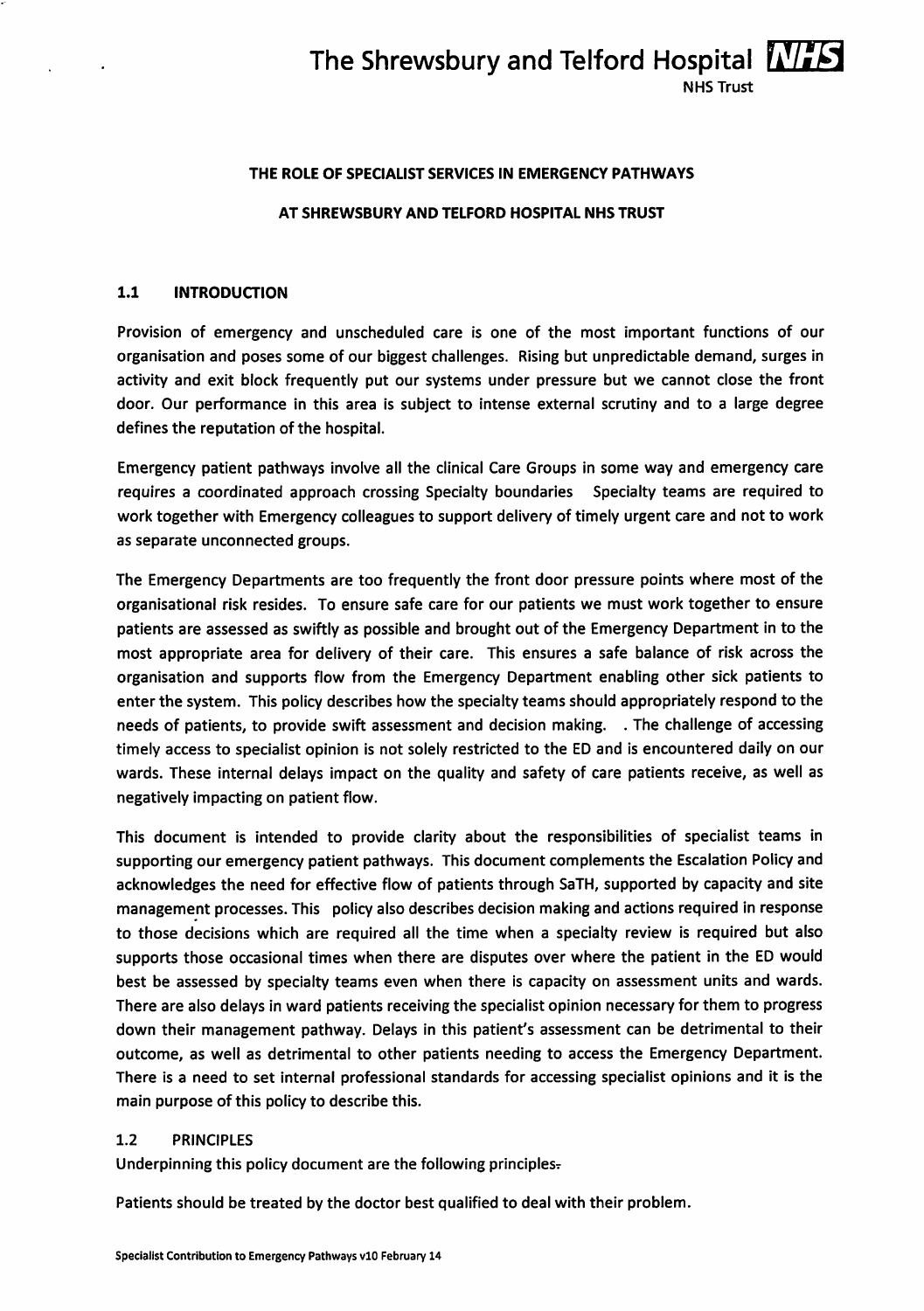# *The Shrewsbury and Telford Hospital ATFS*

NHS Trust

- The Emergency Consultant in charge makes the decision as to where the patient care should reside and the ED team will contact that team to request the review. The ED consultant decision takes precedent and any further change or transfer should take place outside of the department i.e. the patient is accepted by the first specialty without question.
- Transfers of care between clinicians should be avoided unless there is a clear advantage in terms of expertise of the receiving clinician.
- Senior review should occur as early as possible in the pathway.
- Emergency pathways should operate in the same way regardless of day of the week or time of day.
- Admission to hospital should be avoided where possible provided safe and effective community services are available.
- Specialist advice from other teams for inpatients should be available the same day in most instances.

#### 1.3 PROBLEMS

 $\ddot{\phantom{0}}$ 

Current challenges to us upholding these principles, precipitating the need for this policy.

- Multiple transfers of care are common and create delays within the EDs
- Each specialty provides their service according to its own rules. There is no consistency between specialties
- It is accepted that specialty decisions may change but later transfers should happen outside of the ED from one specialty to another - any dispute should be resolved and the patient transferred to the most appropriate patient outside of the ED department
- Specialist opinions may be delivered by very junior members of the team  $-$  the specialist opinion should be provided by the most appropriate grade of doctor who is able to make a decision. We cannot be in the position of the most junior doctor arriving in the ED and upward progression from junior to core trainee to middlegrade etc. as this delays the decision making process and adds to ED delay
- Long waits for opinions from some specialties delays should be minimised by the ED escalating delay issue to the next most senior doctor  $-$  to the Consultant on call if required and then to the appropriate Care Group Medical Director.
- Lack of clarity about who should look after patients with specialist problems. Some specialists will take over care whilst other "leave it to the ward team" - this policy will drive uniformity and reduce inappropriate delays and therefore riskwithin the ED
- Arguments in ED about which specialty should take the patient as stated, this ceases and any further change is managed outside of the ED
- Patients sometimes wait for definitive specialist treatment until they can be transferred to the specialty ward  $-$  the ED is the place to deliver immediately required intervention, anything further should be carried out in the appropriate ward for those patients who require admission. Patients not requiring admission should be transferred as appropriate to CDU (at RSH) or AEC (either site  $-$  in hours)
- Cover at night/weekends varies between specialties.
- Patchy availability of specialist admission avoidance/rapid access clinics.
- Changing management plans as on call specialist consultants change over.
- Inequity of distribution of resources such beds and junior doctors.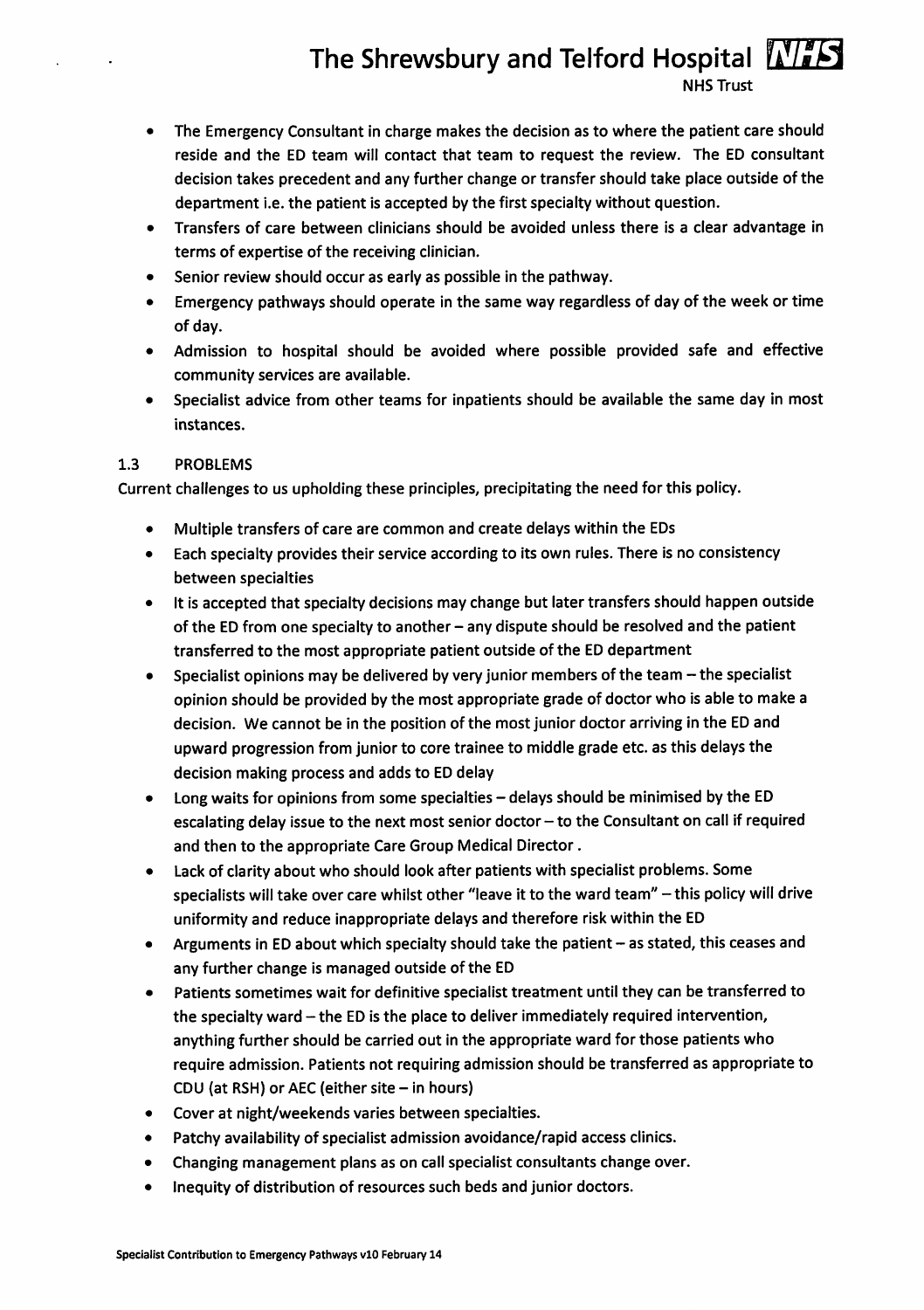### *The Shrewsbury and Telford Hospital FaV<sub>F</sub>S*

NHS Trust

#### *2 SPECIALITY UNDER WHICH ADULT PATIENTS SHOULD BE ADMITTED FROM ED*

#### 2.1 MAIN PRINCIPLE

The patients presenting complaint will determine which speciality the patient is referred to and which speciality will admit the patient.. Prior to referral to any speciality the patient's clinical details and condition will be discussed with the ED middle grade or consultant prior to referral.

On occasions there are disputes as to which team the patient should be admitted under causing delays in patients being seen and managed. Patients increasingly present with multiple acute and chronic conditions and so at times it can be difficult to determine under which speciality the patient should be admitted. This can be time critical. On occasion joint care will be required but the most prevalent specialty should take the patient out of the ED to a base ward and later changes managed outside of the ED. The following list is intended help prevent these conflicts through making it clearer as to which specialty patients should be referred and accepted, by presenting complaint. This is not an exhaustive list and will be updated if necessary with other conditions where delay has been experienced. The diagnosis listed is the primary diagnosis with which the patient presents to hospital. Other speciality teams provide an expert assessment and opinion on the patient, but the primary reason for admission will determine which team they will be admitted under.

#### 2.2 SURGICAL SPECIALTY UNDER WHICH PATIENT SHOULD BE ADMITTED BY PRESENTING COMPLAINT

The list below does not include medical conditions. The list is devised to address scenarios which have recently been encountered.

2.2.1 GENERAL SURGERY Cellulitis of trunk

Head injuries (including skull fracture)

Chest injuries

2.2.2 ORTHOPAEDICS Suspected #NOF

Fracture pubic ramus to Medicine if unequivocally no other bony injury

(facial fractures to maxillo-facial team)

Limb trauma

#pubic rami should be admitted under *Orthopaedics*

Back pain

Back pain with suspected cord compression

Upper limb cellulitis

Hand infection

Suspected septic arthritis, or soft tissue infections close to a joint

EXPLANATORY DETAILS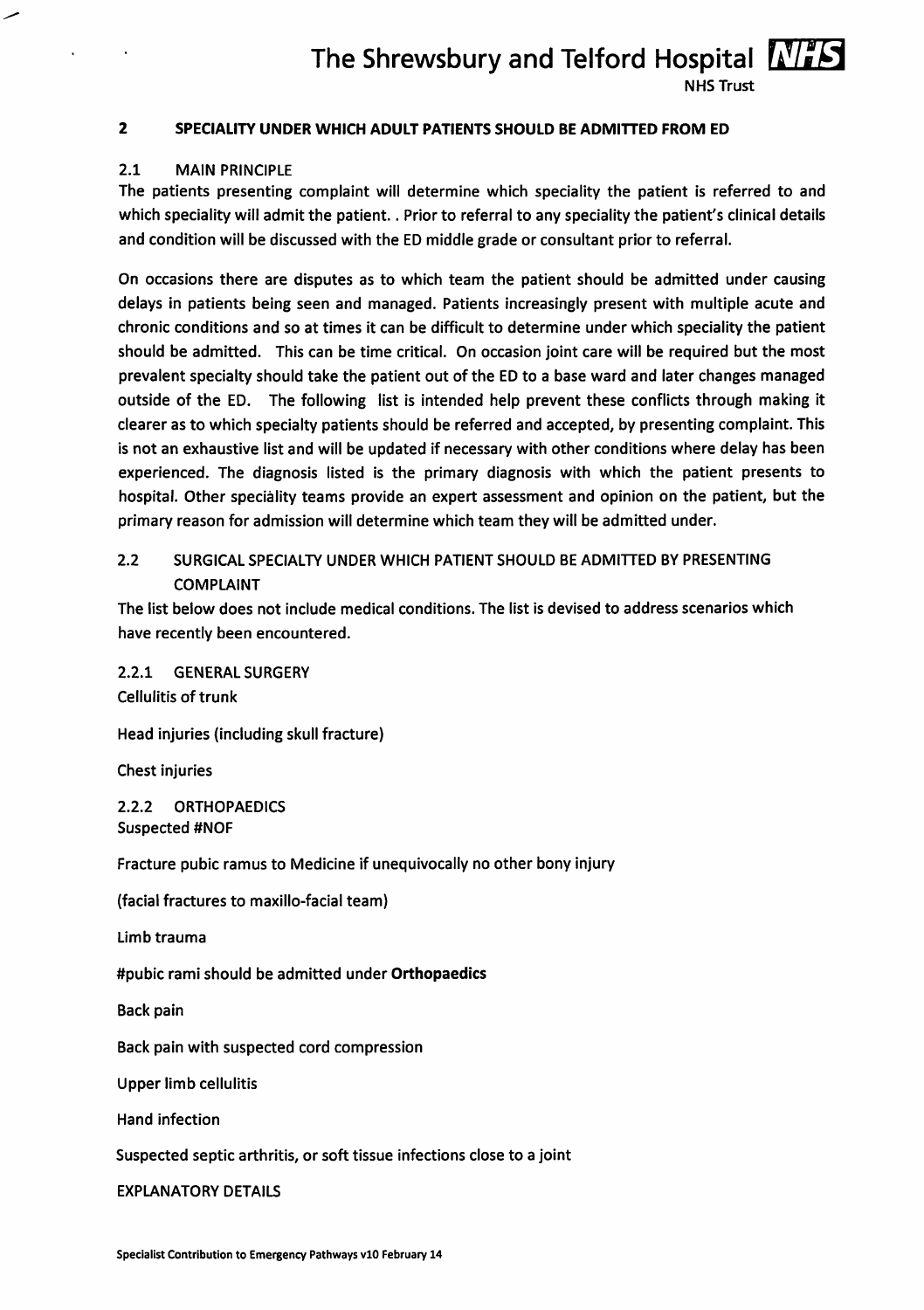# *The Shrewsbury and Telford Hospital WIFS*

NHS Trust

Patients with a painful hip unable to mobilise after a fall, should be regarded as suspected #NOF, despite no radiological evidence of #NOF on plain radiology and should be admitted under *Orthopaedics.* This includes patients admitted because of "social reasons". Patients may subsequently be referred to care of elderly team next day after PTWR if required.

#### 2.3 PATIENTS PRESENTING TO ED FOLLOWING RECENT DISCHARGE HOSPITAL FROM SPECIALIST CARE

Complications following surgery should always be considered in patients re-presenting to hospital soon after discharge. Referral of such patients should be directed to the specialty team from whom they had been recently discharged unless it is absolutely clear that the new presenting complaint is unrelated. Even if the patient is referred to a different specialty team the original team should still be informed of the readmission by the accepting team within 24 hours of admission.

#### 2.4 DIVERSION TO ANOTHER SPECIALITY

If a team is referred an appropriate patient, that team should clerk in the patient and write in the notes. If after senior review that team then feels the patient would be more appropriately admitted under another specialty, the case should be referred by that specialty team that originally accepted the referral (not the ED team). The patient will however be admitted under the original team until that time there is agreement by the other team that they will take over care. There will be no delay in admitting the patient to a ward pending this second opinion (see below).

#### 2.5 SUBSEQUENT TRANSFER OF CARE

Patients may initially be admitted with a presenting complaint under a certain speciality, but subsequently it becomes evident that care should be transferred to another speciality. The onus however is on the initial admitting team to admit the patient, investigate and establish the diagnosis. This responsibility will only change once the transfer of care has been accepted.

#### Examples

- 1. Patient presenting with chest pain admit under medical team. Subsequently found to have sub phrenic gas and suspected perforated DU. Refer to general surgeons
- 2. Patient presenting with abdominal pain admit under general surgeons. Subsequently found to have DKA and no signs of other abdominal pathology. Refer to medical team.

#### 2.6 DECISION MAKING AND FLOW OF PATIENTS FROM ED TO ASSESSMENT UNITS

- The ED consultant, assisted by current policy, has the final say on where and under which specialty patients are admitted.
- Referrals for opinion when it is unclear to the referrer whether the patient should be admitted or not should be discussed by the ED middle grade or above prior to referral.
	- Specialty doctors should attend ED to review the patient within 30 minutes of referral
	- If the review and/or decision has not been made by 45 minutes the ED nurse /.coordinator or Clinical Site Manager will investigate and escalate to the next grade of doctor within that team
	- If no action has occurred or contact made within a further 10 minutes then the CSM will inform the specialty consultant with an expectation of resolution.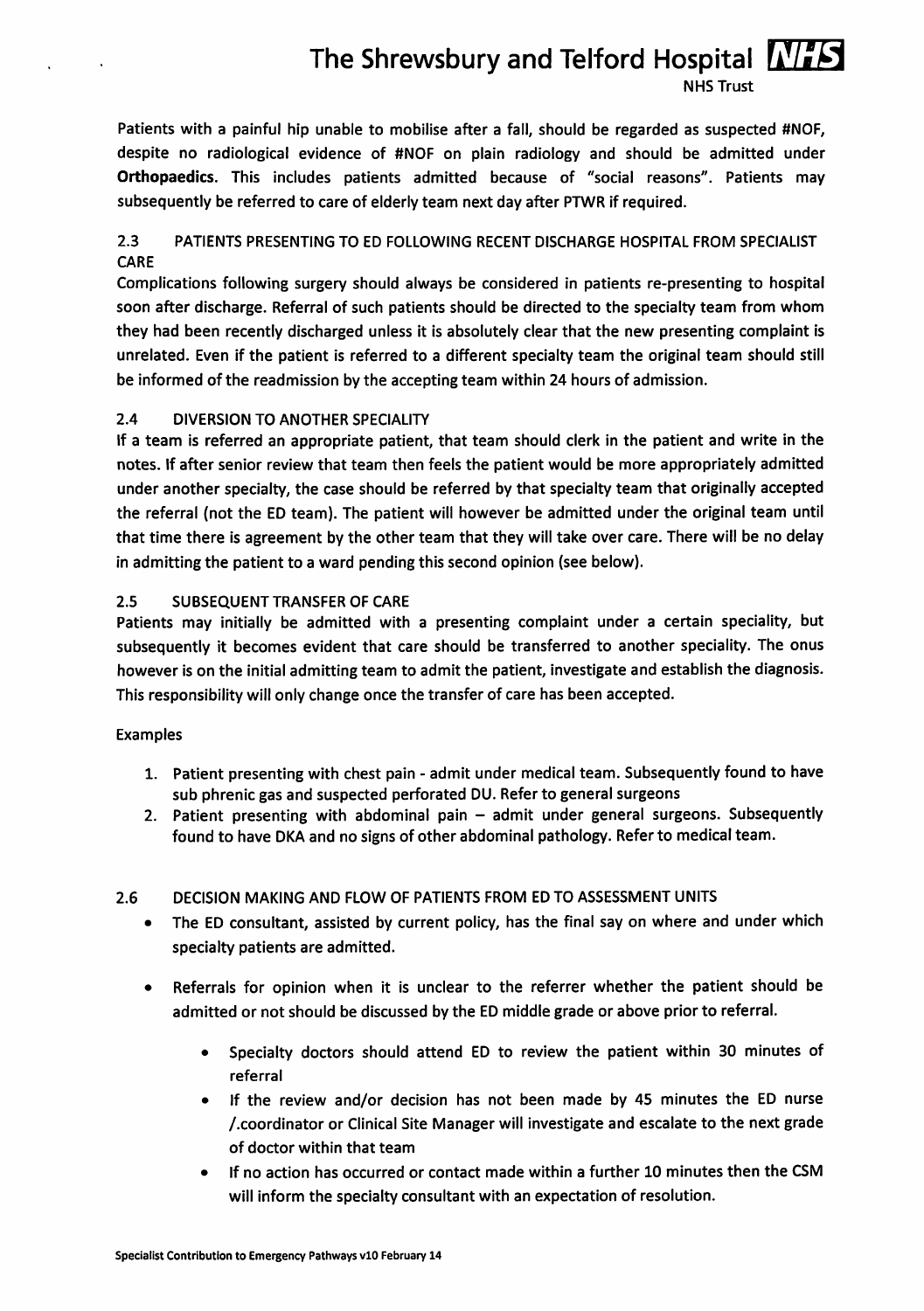# *The Shrewsbury and Telford Hospital WISH*

NHS Trust

- To help prevent avoidable contact of the on call consultant after 10pm however if there are delays in getting a patient reviewed AND the patient has been reviewed by the middle grade in the ED who is confident that surgical admission is necessary, then arrangements are made to admit the patient to a surgical bed pending that review.
- If at any hour on the rare occasion there is no speciality medical staff available to consult, then the ED consultant or designated middle grade will be informed and will have final say on where and under which specialty the patient is to be admitted.
- When it is clear to the ED middle grade doctor that admission is required, but that he/she is unsure as to which specialty they should be admitted, the referral must be made by the ED middle grade or above. This doctor should decide and refer to the speciality that he/she feels is most appropriate based on presenting complaint.
- The referral will be communicated as being a referral for admission, not for assessment. Any disputes over the appropriateness of the referral that arise after the fact should be raised to the relevant clinical directors so that opportunities to learn and improve referral practices for the betterment of patient care can be taken.
- Disputes must be kept to a minimum and the decision of the ED middle grade supported. If this is felt not possible then it should be escalated to the ED and specialty consultant. Policy points 2.4 and 2.5 will then be followed if necessary by the accepting team.
- If the decision has been made to admit the patient, the referral has occurred to a specialty team, and when the patient's condition is stable, there should be no delay in transferring the patient to a suitable ward.
- All surgical and medical patients in ED, as defined by the policy, will go to respective assessment units unless following an agreed clinical pathway, for example NOF. If there is an agreed pathway for direct transfer to the ward then all steps of the pathway must be completed before the patient leaves ED. If possible all patients' should transfer to an assessment area and a suitable patient from SAU/AMU should be transferred to a ward to facilitate this. On occasions this may include a T/O patient being moved to SAU if a bed on T/O ward isn't readily available.
- Once an empty ward bed is identified, the ward will be given a 30 minute window maximum during which the bed must be ready for the patient. There are only 2 exceptions to the rule: a death on the ward and a cardiac arrest on the ward. Mealtimes, handover, drug rounds etc. are not reasons for refusing ED patients.
- If for reasons of capacity or clinical pathway the patient would benefit from being transferred from the ED of one site to a specialist bed on the other site then the middle grade of the appropriate specialty, or a nominated junior of the same specialty, will assess the patient in ED and liaise directly with the accepting specialist team on the other site. If however the patient in ED is too unstable to transfer or if transfer would in fact delay their access to specialist therapy, then to make capacity within the hospital the CSM can consider transferring a stable patient from that site of any specialty to the other site. Identification of such a patient will be supported by the middle grades of the relevant specialties.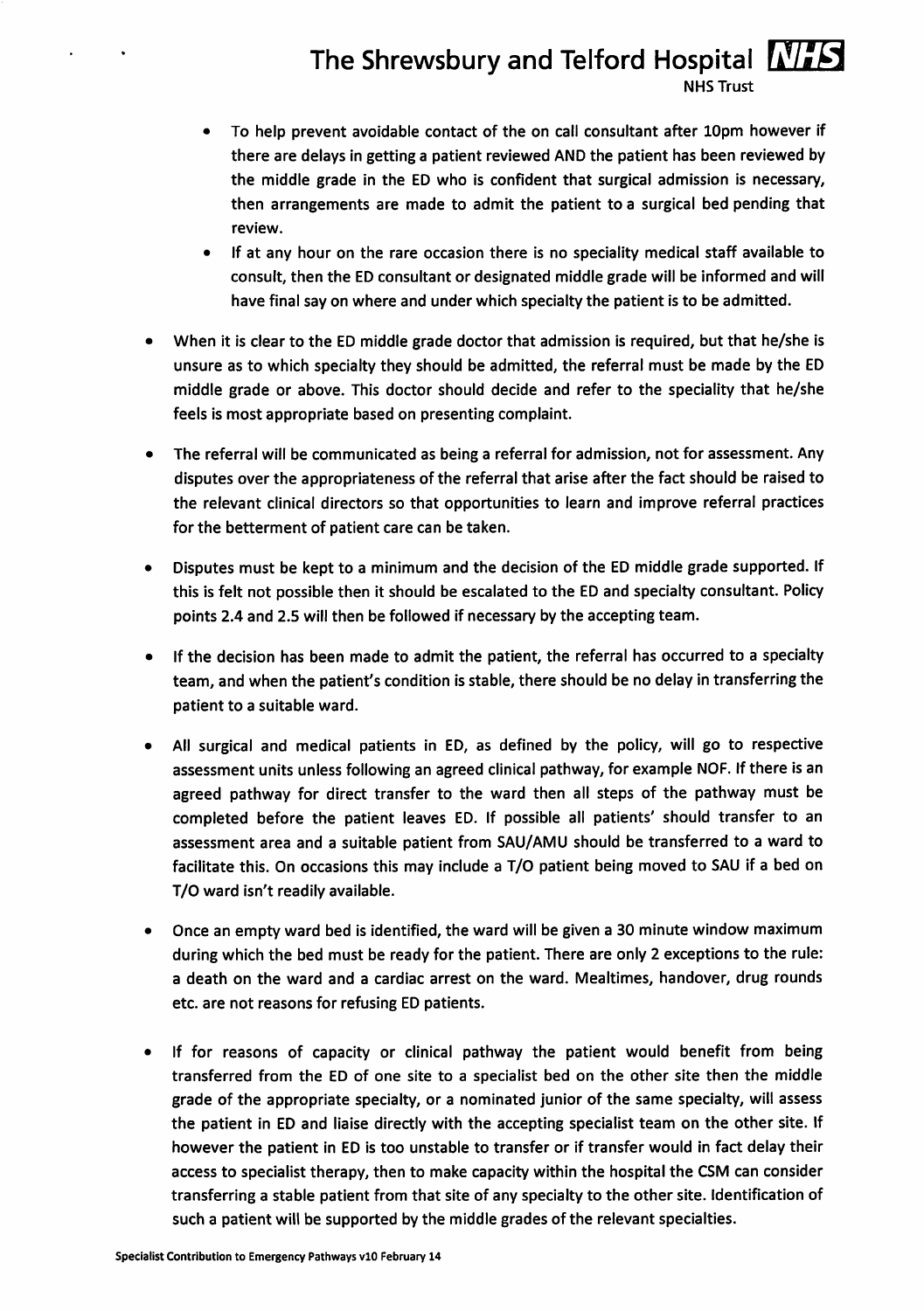#### *The Shrewsbury and Telford Hospital MITS* NHS Trust

- Please note that there is an existing policy for the assessment, referral, and transfer of surgical patients presenting to the PRH ED to the RSH site. There is also a Hospital Transfer policy which should be considered before all transfers from all areas.
- We will not admit a patient likely to be able to go home to avoid a breach. We must assess them in good time. Patient safety will continue to be at the heart of our decision-making, with urgent assessment/treatment always being provided when needed, without regard to breaches.
- The ED coordinator will escalate and chase a decision and plan such that every attending patient has a plan within 2.5 hours maximum

#### *3 IN PATIENT REFERRALS FOR SPECIALTY ASSESSMENT*

#### 3.1 MEDICAL PATIENTS REFERRED FOR SURGICAL OPINION: REFERRAL POLICY

Acute surgical emergencies are to be referred to the on callsurgical middle grade in and out of hours (bleep 603 rsh) and (bleep 208 PRH). At the discretion of the on call surgical SpR the on call consultant surgeon may be asked to see the patient.

For clearly speciality specific non-emergency surgical problems in hours (Monday - Friday 0900-1700) the medical team should refer directly to appropriate speciality team (bleep speciality team registrar or contact consultant via switchboard).

Referrals to a surgical team with a request for them to not only provide a surgical opinion but also to take over the care of the patient should be directed to the most appropriate specialist team as outlined above. Ifthe on call consultant surgeon saw the patient, he/she will decide whether it is in the patient's best interests that a surgeon takes over the care of the patient. If the on call consultant or team deems that the patient should be under a surgeon for specialist in he/she will advise the surgical team who to refer the patient to. If it is an acute general surgical problem and it is right for the patient to be under the care of a surgeon the surgical team will co-ordinate care. Pending transfer to a surgical ward, the surgical team will supervise care but the medical ward foundation doctor will continue with routine tasks as directed by the surgical team.

There should be an assumption that all patients accepted for surgical care should be transferred to a surgical ward within 4 hours of first attendance in the ED department – ideally within 3.5 hours.

Occasionally there may be patients which need joint care, in which case they should remain under the overall care of the physicians.

#### 3.2 SURGICAL PATIENTS REFERRED FOR MEDICAL OPINION: REFERRAL POLICY

Acute medical emergencies are to be referred to the on call medical middle grade in and out of hours. At the discretion of the on call medical middle grade the on call consultant physician may be asked to see the patient.

For clearly speciality specific non-emergency medical problems in hours (Monday - Friday 0900-1700) the surgical team should refer directly to the appropriate speciality team utilising existing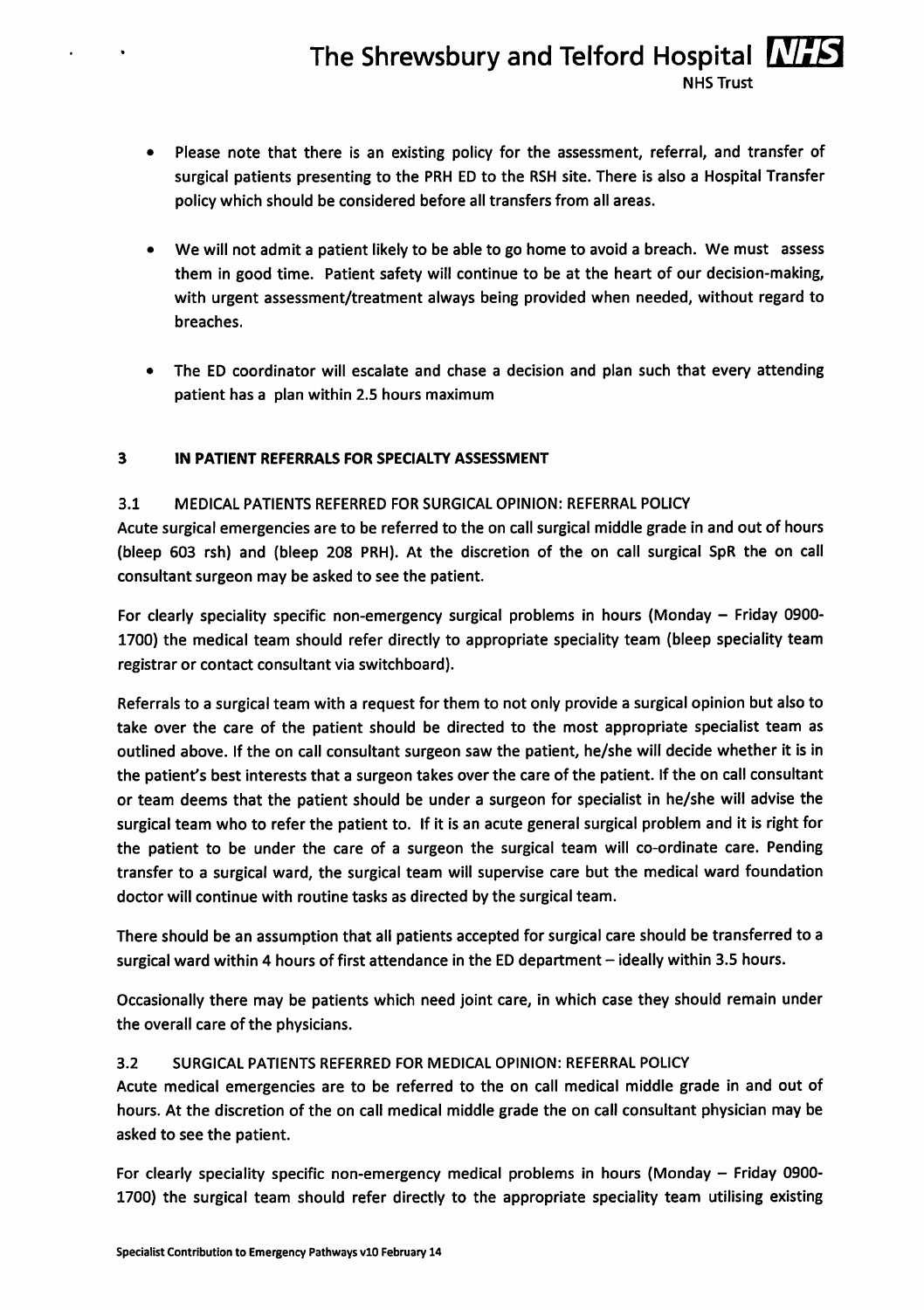### *The Shrewsbury and Telford Hospital IMES*

NHS Trust

referral pathways or bleeping the speciality team registrar or consultant via switchboard when in a time critical situation, (bleep 607 rsh) and (bleep 102 prh).

Referrals to a medical team with a request for them to not only provide a medical opinion but also to take over the care of the patient should be directed to the most appropriate specialist team as outlined above. Ifthe on call consultant physician saw the patient, he/she will decide whether it is in the patient's best interests that a physician takes over the care of the patient. If the on call consultant deems that the patient should be under a physician, and that a specialist in put is required, he/she will advise the surgical team who to refer the patient to. If it is an acute general medical problem and it is right for the patient to be under the care of a physician the medical team will co-ordinate care. Pending transfer to a medical ward, the medical team will supervise care but the ward foundation doctor will continue with routine tasks as directed by the medical team. There should be an assumption that all patients accepted for medical care should be transferred to a medical ward within 4 hours of acceptance.

Ifthe on call consultant physician saw the patient, he/she will decide whether it is in the patient's best interests that a physician takes over the care of the patient. If the on call consultant deems that the patient should be under a physician, and that a specialist in put is required, he/she will advise the surgical team who to refer the patient to. If it is an acute general medical problem and it is right for the patient to be under the care of a physician the medical team will co-ordinate care. Pending transfer to a medical ward, the medical team will supervise care but the ward foundation doctor will continue with routine tasks as directed by the medical team. There should be an assumption that all patients accepted for medical care should be transferred to a medical ward within 4 hours of acceptance.

#### 3.3 PROCESS FOR REFERRAL FOR A GYNAECOLOGY OPINION:

 $\ddot{\phantom{0}}$ 

 $\bullet$ 

Acute gynae emergencies are to be referred to the on call middle grade (bleep: 328) If there is failure of response then contact the gynaecology consultant of the day (resident 8am to 4pm and after this time the first on call consultant).

Acute obstetric emergencies outside the maternity unit (unusual) contact the on call middle grade (bleep 328) or if there is failure of response contact the consultant obstetrician of the day resident 8.30 am to 8.30 pm and then non-resident)

Pending transfer to a gynaecology ward, the gynaecology team will supervise care but the ward foundation doctor will continue with routine tasks as directed by the gynaecology team. There should be an assumption that all patients accepted for gynaecology care should be transferred to the gynaecology ward within 4 hours of acceptance.

#### 3.4 PROCESS OF REFERRAL OF PATIENTS FOR SPECIALTY OPINION

- All directorates and subspecialties must make arrangements to provide specialist opinions on inpatients within 24 hours of the request being made in the non-urgent setting during the working week.
- Standards of delivering a specialist opinion must be agreed, communicated, and audited against.